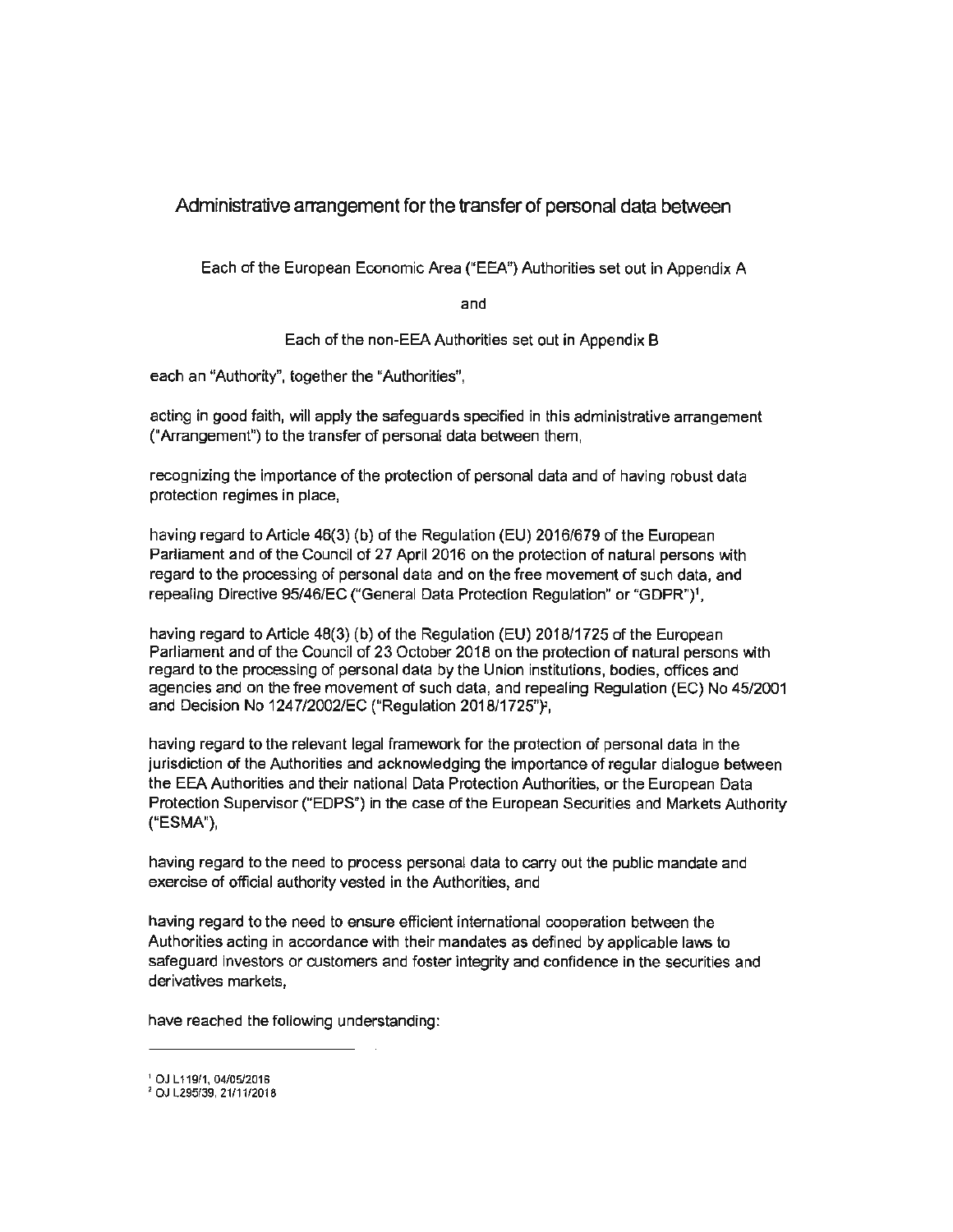#### I. **Purpose and Scope**

This Arrangement is limited to transfers of personal data between an EEA Authority set out in Appendix A and a non-EEA Authority set out in Appendix **B,** in their capacity as public Authorities, regulators and/or supervisors of securities and/or derivatives markets.

The Authorities are committed to having in place appropriate safeguards for the processing of such personal data in the exercise of their respective regulatory mandates and responsibilities.

Each Authority confirms that it can and will act consistent with this Arrangement and that it has no reason to believe that existing applicable legal requirements prevent it from doing so.

This Arrangement is intended to supplement existing information sharing arrangements or memoranda that may exist between one or more EEA Authorities and one or more non-EEA Authorities, and to be applicable in different contexts, including information that may be shared for supervisory or enforcement related purposes.

While this Arrangement is specifically intended to provide safeguards for personal data transfers, it is not the only means by which personal data may be transferred, nor does it prohibit an Authority from transferring personal data pursuant to a relevant agreement, another relevant arrangement, or a process separate to this Arrangement, for example pursuant to an applicable adequacy decision.

Effective and enforceable data subject rights are available to Data Subjects under applicable legal requirements in the jurisdiction of each Authority, however this Arrangement does not create any legally binding obligations, confer any legally binding rights, nor supersede domestic law. The Authorities have implemented, within their respective jurisdictions, the safeguards set out in Section Ill of this Arrangement in a manner consistent with applicable legal requirements. Authorities provide safeguards to protect personal data through a combination of laws, regulations and their internal policies and procedures.

#### II. **Definitions**

For the purposes of this Arrangement:

- (a) **"applicable legal requirements"** means the relevant legal framework for the protection of personal data applicable to each Authority;
- (b) **"criminal data"** means personal data relating to criminal convictions and offences or related security measures;
- (c) **"onward transfer"** means the transfer of personal data by a receiving Authority to a third party in another country who is not an Authority participating in this Arrangement and when that transfer is not covered by an adequacy decision from the European Commission;
- (d) **"personal data"** means any information relating to an identified or identifiable natural person ("Data Subject") within the scope of this Arrangement; an identifiable natural person is one who can be identified, directly or indirectly, in particular by reference to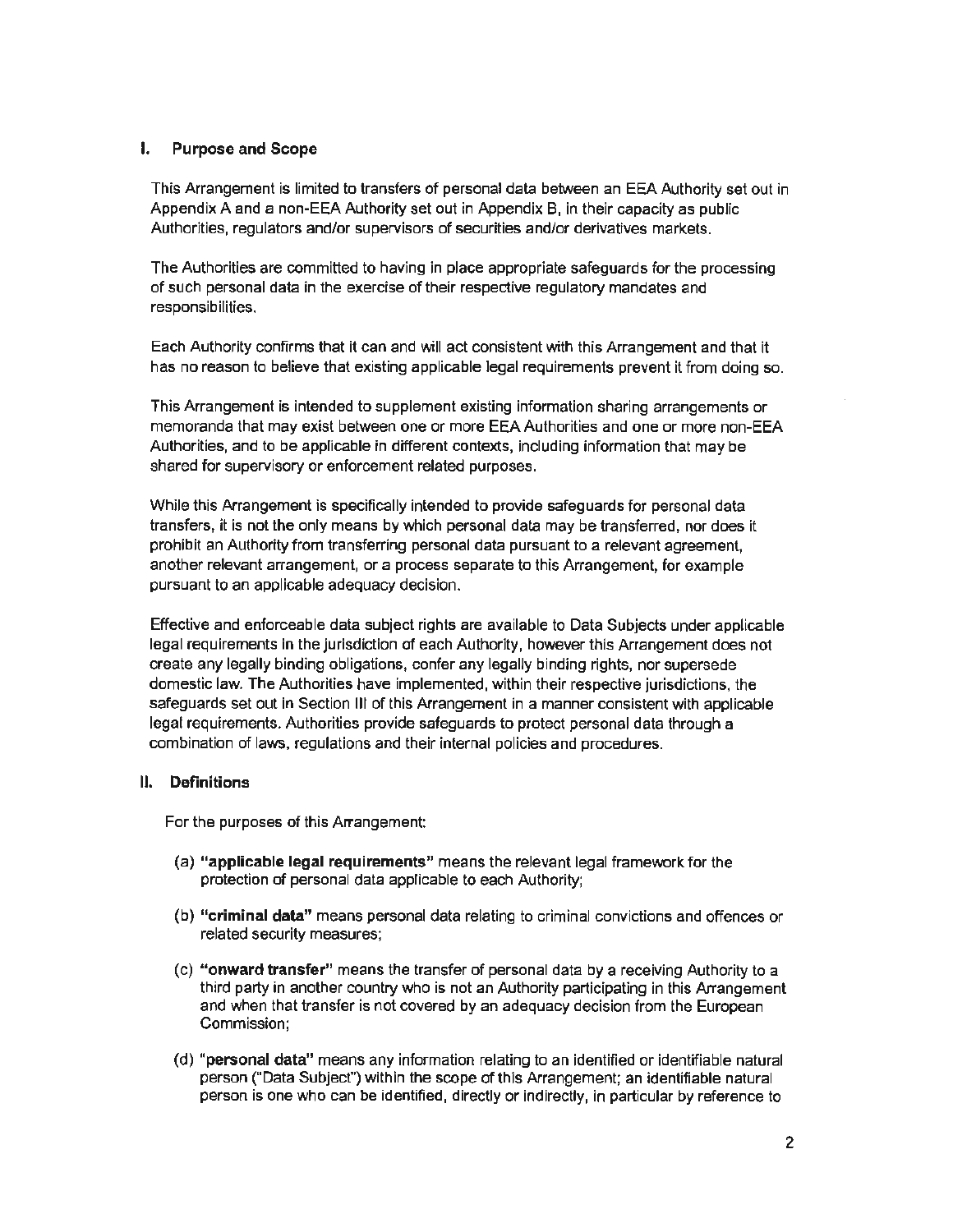an identifier such as a name, an identification number, location data, an online identifier or to one or more factors specific to the physical, physiological, genetic, mental, economic, cultural or social identity of that natural person;

- (e) **"personal data breach"** means a breach of data security leading to the accidental or unlawful destruction, loss, alteration, unauthorised disclosure of, or access to, personal data transmitted, stored or otherwise processed;
- (f) **"processing"** means any operation or set of operations performed on personal data, whether or not by automated means, such as collection, recording, organisation, structuring, storage, adaptation or alteration, retrieval, consultation, use, disclosure by transmission, dissemination or otherwise making available, alignment or combination, restriction, erasure or destruction;
- (g) **"professional secrecy"** means the general legal obligation of an Authority not to disclose non-public information received in an official capacity;
- (h) **"profiling"** means automated processing of personal data consisting of the use of personal data to evaluate certain personal aspects relating to a natural person;
- (i) **GDPR Data Subject Rights:** The GDPR generally provides the following Data Subject Rights:
	- i. **"right not to be subject to automated decisions, including profiling"**  means a Data Subject's right not to be subject to legal decisions being made concerning him or her based solely on automated processing;
	- ii. **"right of access"** means a Data Subject's right to obtain from an Authority confirmation as to whether or not personal data concerning him or her are being processed, and where that is the case, to access the personal data;
	- iii. **"right of erasure"** means a Data Subject's right to have his or her personal data erased by an Authority where the personal data are no longer necessary for the purposes for which they were collected or processed, or where the data have been unlawfully collected or processed;
	- iv. **"right of information"** means a Data Subject's right to receive information on the processing of personal data relating to him or her in a concise, transparent, intelligible and easily accessible form;
	- v. **"right of objection"** means a Data Subject's right to object, on grounds relating to his or her particular situation, at any time to processing of personal data concerning him or her by an Authority, except in cases where there are compelling legitimate grounds for the processing that override the grounds put forward by the Data Subject or for the establishment, exercise or defence of legal claims;
	- vi. **"right of rectification"** means a Data Subject's right to have the Data Subject's inaccurate personal data corrected or completed by an Authority without undue delay;
	- vii. **"right of restriction of processing"** means a Data Subject's right to restrict the processing of the Data Subject's personal data where the personal data are inaccurate, where the processing is unlawful, where the Authority no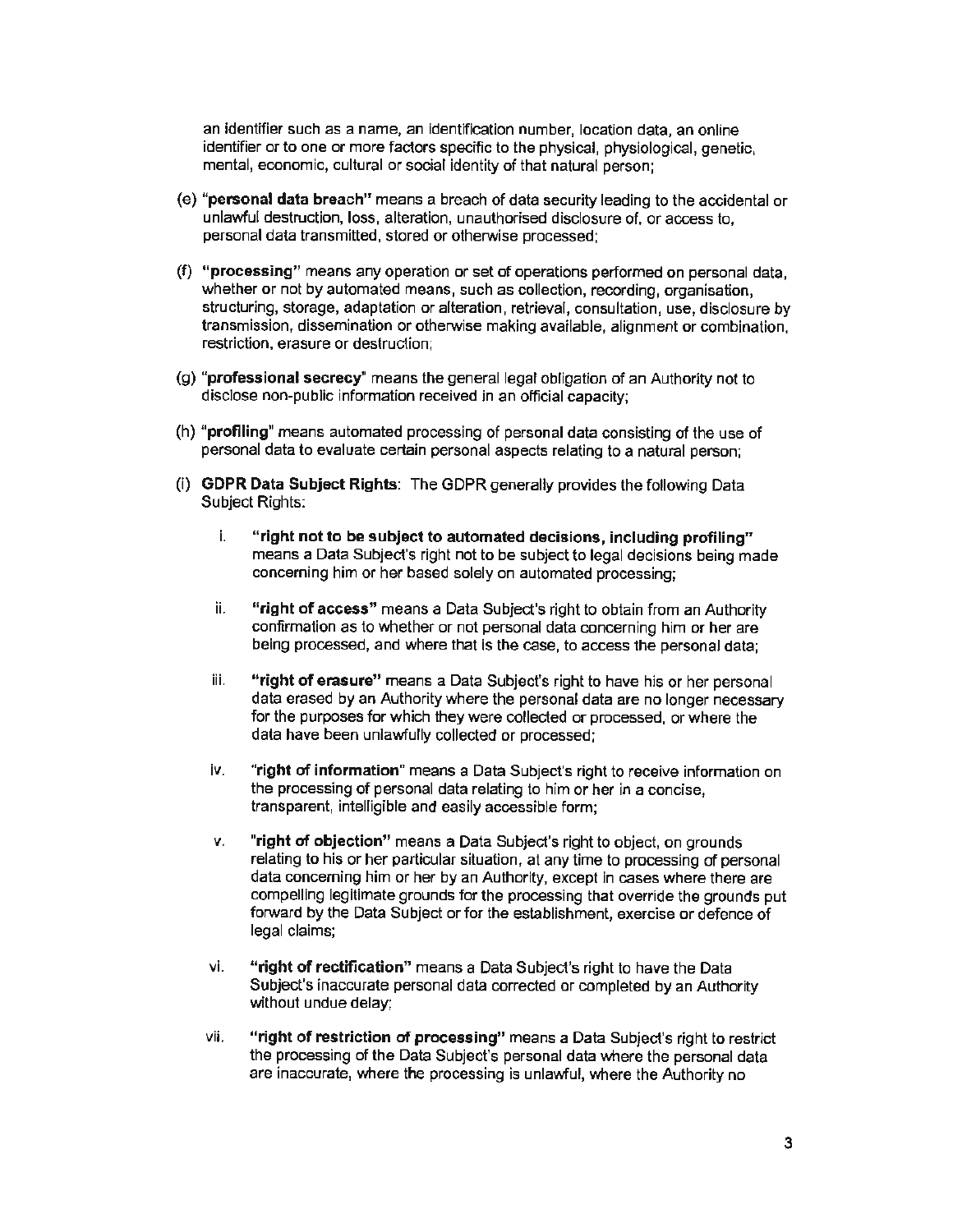longer needs the personal data for the purposes for which they were collected or where the personal data cannot be deleted;

(j) **"sharing of personal data"** means the sharing of personal data by a receiving Authority with a third party in its country, or in the case of ESMA the sharing of personal data with a third party within the jurisdictions of the EEA Authorities.

#### **m. Personal data protection safeguards**

1. **Purpose limitation:** The Authorities have regulatory mandates and responsibilities which include protecting investors or customers and fostering integrity and confidence in securities and/or derivatives markets. Personal data are transferred between the Authorities to support these responsibilities and are not transferred for other purposes such as for marketing or commercial reasons.

The transferring Authority will transfer personal data only for the legitimate and specific purpose of assisting the receiving Authority to fulfil its regulatory mandate and responsibilities, which include regulating, administering, supervising, enforcing and securing compliance with the securities or derivatives laws in its jurisdiction. The receiving Authority will not further process the personal data in a manner that is incompatible with these purposes, nor with the purpose that may be set out in any request for the information.

**2. Data quality and proportionality:** The transferring Authority will only transfer personal data that are adequate, relevant and limited to what is necessary for the purposes for which they are transferred and further processed.

The transferring Authority will ensure that to the best of its knowledge the personal data that it transfers are accurate and, where necessary, up to date. Where an Authority becomes aware that personal data it has transferred to, or received from, another Authority is incorrect, it will advise the other Authority about the incorrect data. The respective Authorities will, having regard to the purposes for which the personal data have been transferred and further processed, supplement, erase, block, correct or otherwise rectify the personal data, as appropriate.

**3. Transparency:** Each Authority will provide general notice to Data Subjects about: (a) how and why it may process and transfer personal data; (b) the type of entities to which such data may be transferred; (c) the rights available to Data Subjects under the applicable legal requirements, including how to exercise those rights; (d) information about any applicable delay or restrictions on the exercise of such rights, including restrictions that apply in the case of cross-border transfers of personal data; and (e) contact details for submitting a dispute or claim.

This notice will be effected by the publishing of this information by each Authority on its website along with this Arrangement.

Individual notice will be provided to Data Subjects by EEA Authorities in accordance with notification requirements and applicable restrictions in the GDPR and the national legal framework applicable in the jurisdiction of the EEA Authorities, or in the case of ESMA in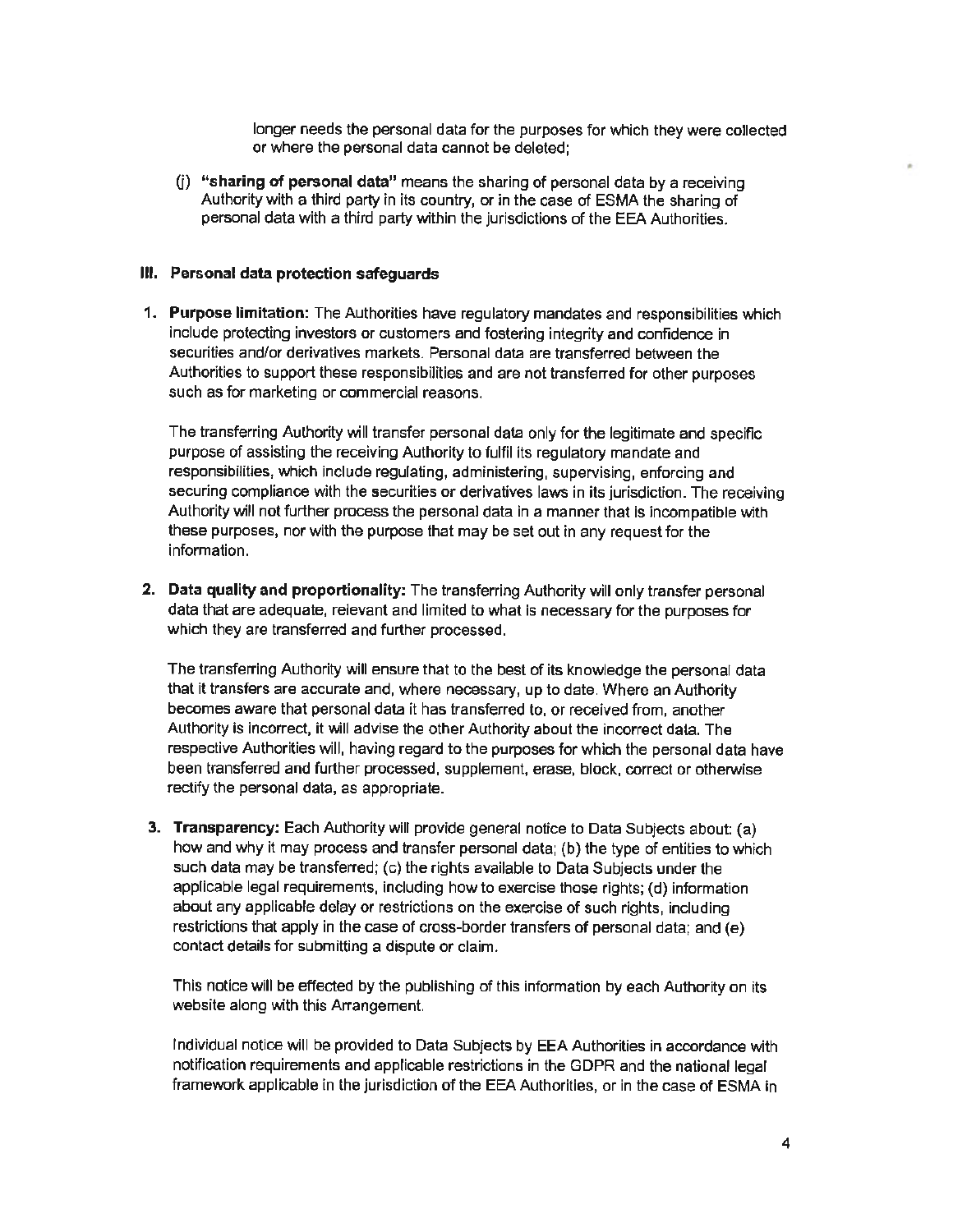accordance with Regulation 2018/1725 as may be further amended, repealed or replaced.

**4. Security and confidentiality:** Each receiving Authority will have in place appropriate technical and organisational measures to protect personal data that are transferred to it against accidental or unlawful access, destruction, loss, alteration, or unauthorised disclosure. Such measures will include appropriate administrative, technical and physical security measures. These measures may include, for example, marking information as personal data, restricting who has access to personal data, providing secure storage of personal data, or implementing policies designed to ensure personal data are kept secure and confidential.

In the case where a receiving Authority becomes aware of a personal data breach, it will inform the transferring Authority as soon as possible and use reasonable and appropriate means to remedy the personal data breach and minimize the potential adverse effects.

#### **5. Safeguards Relating to GOPR Data Subject Rights:**

The Authorities will apply the following safeguards to personal data transferred under this Arrangement:

The Authorities will have in place appropriate measures which they will follow, such that, upon request from a Data Subject, an Authority will (1) identify any personal data it has transferred to another Authority pursuant to this Arrangement, (2) provide general information, including on an Authority's website, about safeguards applicable to transfers to other Authorities, and (3) provide access to the personal data and confirm that the personal data are complete, accurate and, if applicable, up to date.

Each Authority will allow a Data Subject who believes that his or her personal data are incomplete, inaccurate, outdated or processed in a manner that is not in accordance with applicable legal requirements or consistent with the safeguards set out in this Arrangement to make a request directly to such Authority for any rectification, erasure, restriction of processing, or blocking of the data.

Each Authority, in accordance With the applicable legal requirements, will address in a reasonable and timely manner a request from a Data Subject concerning the rectification, erasure, restriction of processing or objection to processing of his or her personal data. An Authority may take appropriate steps, such as charging reasonable fees to cover administrative costs or declining to act on a request, where a Data Subject's requests are manifestly unfounded or excessive.

Each Authority may use automated means to more effectively fulfil its mandate. However, no Authority will take a legal decision concerning a Data Subject based solely on automated processing of personal data, including profiling, without human involvement.

Safeguards relating to GDPR Data Subject Rights are subject to an Authority's legal obligation not to disclose confidential information pursuant to professional secrecy or other legal obligations. These safeguards may be restricted to prevent prejudice or harm to supervisory or enforcement functions of the Authorities acting in the exercise of the official authority vested in them, such as for the monitoring or assessment of compliance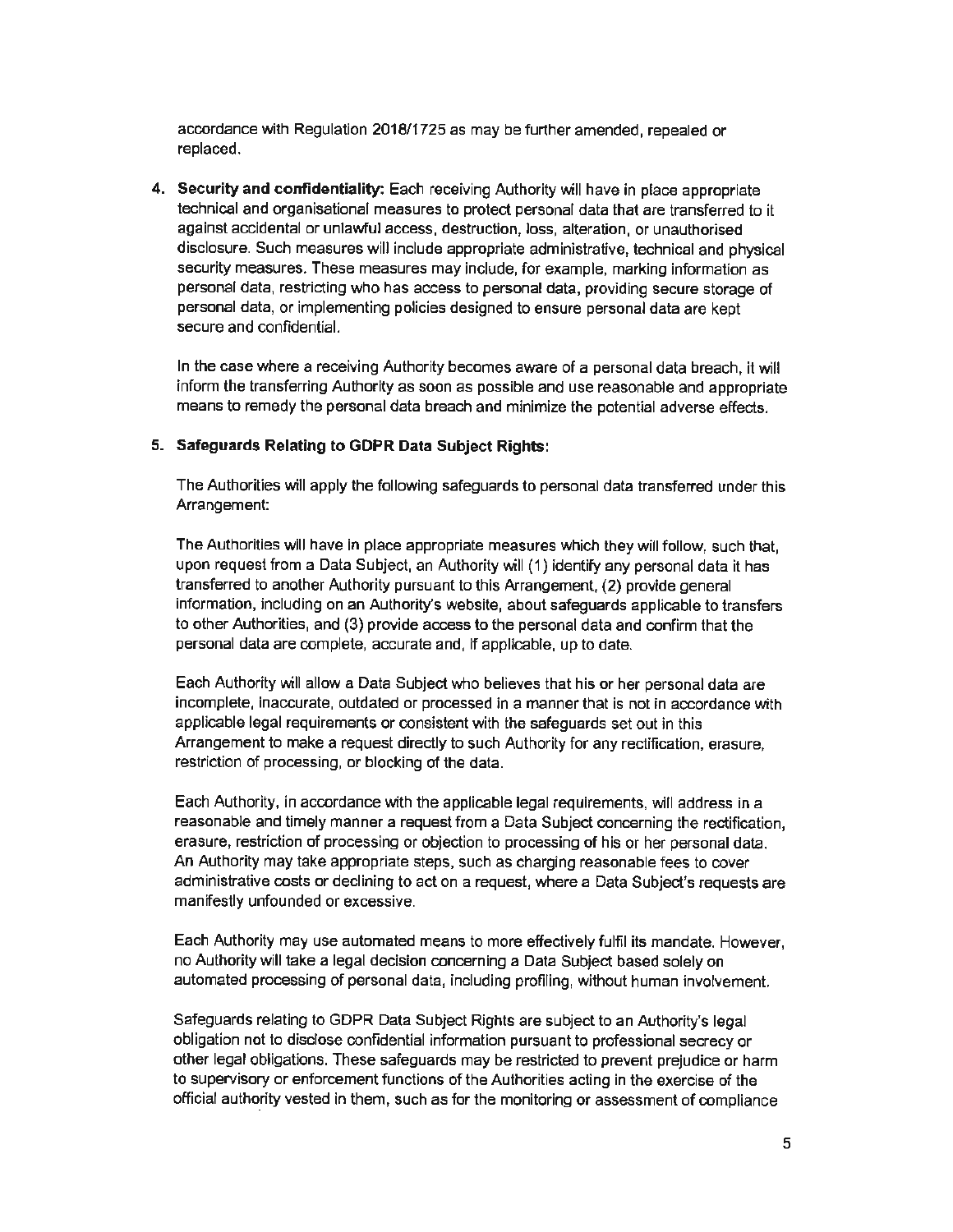with applicable laws or prevention or investigation of suspected offenses; for important objectives of general public interest, as recognised in the jurisdiction of the receiving Authority and, where necessary under the applicable legal requirements, of the transferring Authority, including in the spirit of reciprocity of international cooperation; or for the supervision of regulated individuals and entities. The restriction should be necessary and provided by law, and will continue only for as long as the reason for the restriction continues to exist.

#### **6. Onward transfers and sharing of personal data:**

6.1 Onward transfer of personal data

An Authority receiving personal data pursuant to this Arrangement will only onward transfer the personal data to a third party with the prior written consent of the transferring Authority, and if the third party provides appropriate assurances that are consistent with the safeguards in this Arrangement.

- 6.2 Sharing of personal data
- ( 1) An Authority receiving personal data pursuant to this Arrangement will only share the personal data with the prior written consent of the transferring Authority, and if the third party provides appropriate assurances that are consistent with the safeguards in this Arrangement.
- (2) Where assurances contemplated under the first paragraph cannot be provided by the third party, the personal data may be shared with the third party in exceptional cases if sharing the personal data is for important reasons of public interest, as recognised in the jurisdiction of the receiving Authority and, where necessary under the applicable legal requirements, of the transferring Authority, including in the spirit of reciprocity of international cooperation, or if the sharing is necessary for the establishment, exercise or defense of legal claims.
- (3) Where sharing of personal data is for the purpose of conducting a civil or administrative enforcement proceeding, assisting in a self-regulatory organization's surveillance or enforcement activities, assisting in a criminal prosecution, or conducting any investigation for any general charge applicable to the violation of the provision specified in the request where such general charge pertains to a violation of the laws and regulations administered by the receiving Authority, including enforcement proceedings which are public, a receiving Authority may share personal data with a third party (such as public bodies, courts, self-regulatory organizations and participants in enforcement proceedings) without requesting consent from the transferring Authority, nor obtaining assurances, if the sharing is for purposes that are consistent with the purpose for which the data were initially transferred or with the general framework of the use stated in the request. and is necessary to fulfil the mandate and responsibilities of the receiving Authority and/or the third party. When sharing personal data received under this Arrangement with a self-regulatory organisation, the receiving Authority will ensure that the self-regulatory organization is able and will comply on an ongoing basis with the confidentiality protections set forth in Section Ill (4) of this Arrangement.
- (4) A receiving Authority may share personal data with a third party without requesting consent from the transferring Authority, nor obtaining assurances, in a situation where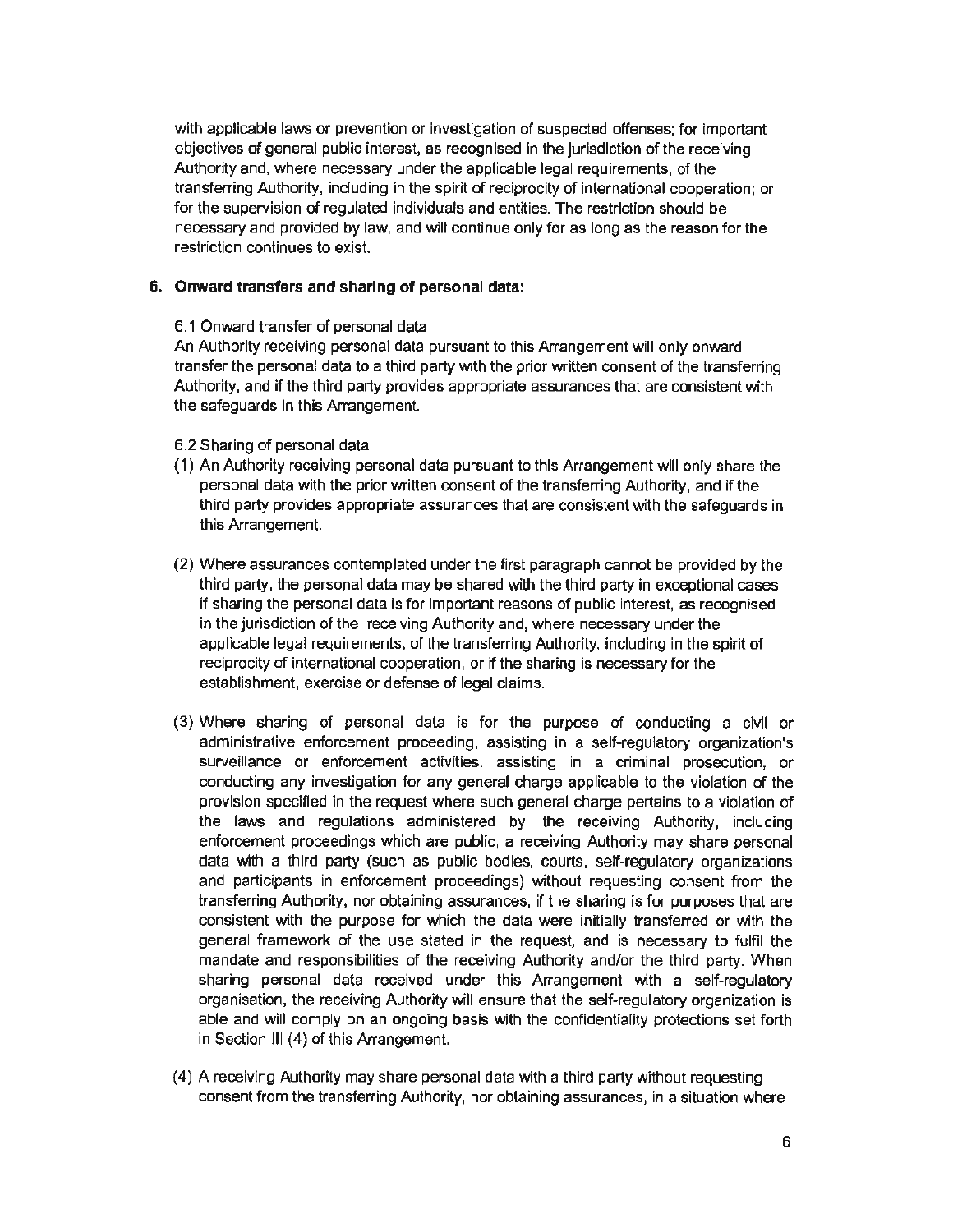the sharing of personal data follows a legally enforceable demand or is required by law. The receiving Authority will notify the transferring Authority prior to the sharing and include information about the data requested, the requesting body and the legal basis for sharing. The receiving Authority will use its best efforts to limit the sharing of personal data received under this Arrangement, in particular through the assertion of all applicable legal exemptions and privileges.

- **7. Limited data retention period:** The Authorities will retain personal data for no longer than is necessary and appropriate for the purpose for which the data are processed. · Such retention period will comply with the applicable laws, rules and/or regulations governing the retention of such data in the jurisdiction of the receiving Authority.
- **8. Redress:** Each Authority acknowledges that a Data Subject who believes that an Authority has failed to comply with the safeguards as set forth in this Arrangement. or who believes that his or her personal data have been subject to a personal data breach, may seek redress against that Authority to the extent permitted by applicable legal requirements. This redress may be exercised before any competent body, which may include a court, in accordance with the applicable legal requirements of the jurisdiction where the alleged non-compliance with the safeguards in this Arrangement occurred. Such redress may include monetary compensation for damages.

In the event of a dispute or claim brought by a Data Subject concerning the processing of the Data Subject's personal data against the transferring Authority, the receiving Authority or both Authorities, the Authorities will inform each other about any such disputes or claims, and will use best efforts to settle the dispute or claim amicably in a timely fashion.

If an Authority or the Authorities are not able to resolve the matter with the Data Subject, the Authorities will use other methods by which the dispute could be resolved unless the Data Subject's requests are manifestly unfounded or excessive. Such methods will include participation in non-binding mediation or other non·binding dispute resolution proceedings initiated by the Data Subject or by the Authority concerned. Participation in such mediation or proceedings may be done remotely (such as by telephone or other electronic means).

If the matter is not resolved through cooperation by the Authorities, nor through non· binding mediation or other non-binding dispute resolution proceedings, the receiving Authority will report this to the assessment group and to the transferring Authority, as outlined in Section IV of this Arrangement. In situations where a Data Subject raises a concern and a transferring Authority is of the view that a receiving Authority has not acted consistent with the safeguards set out in this Arrangement, a transferring Authority will suspend the transfer of personal data under this Arrangement to the receiving Authority until the transferring Authority is of the view that the issue is satisfactorily addressed by the receiving Authority, and will inform the Data Subject thereof.

#### **IV. Oversight**

1. Each Authority will conduct periodic reviews of its own policies and procedures that implement this Arrangement and of their effectiveness, the results of which will be communicated to the assessment group described in paragraph IV (4) below. Upon reasonable request by another Authority, an Authority will review its personal data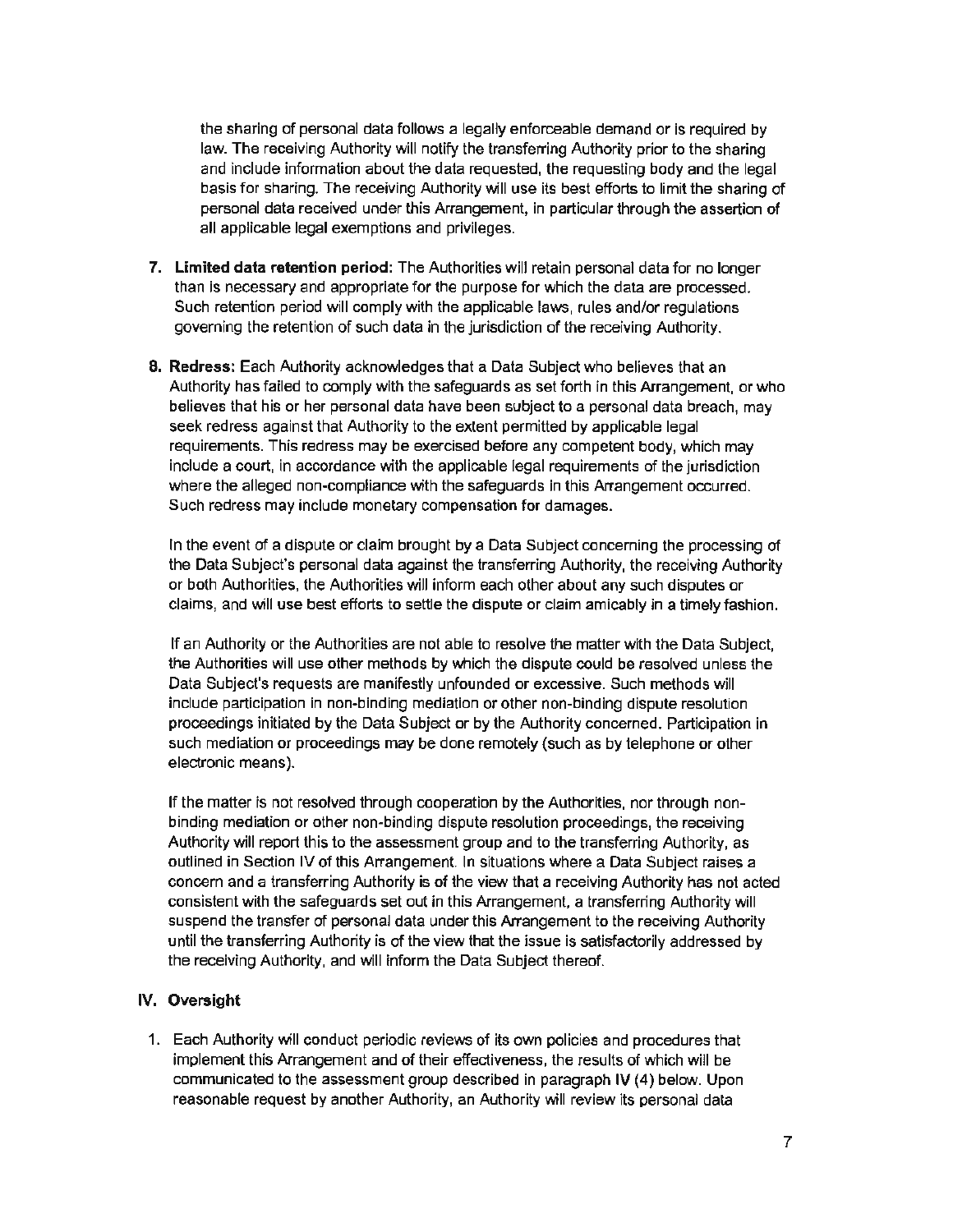processing policies and procedures to ascertain and confirm that the safeguards in this Arrangement are being implemented effectively. The results of the review will be communicated to the Authority that requested the review.

- 2. In the event that a receiving Authority is unable to effectively implement the safeguards in this Arrangement for any reason, it will promptly inform the transferring Authority and the assessment group described in paragraph IV (4) below, in which case the transferring Authority will temporarily suspend the transfer of personal data under this Arrangement to the receiving Authority until such time as the receiving Authority informs the transferring Authority that it is again able to act consistent with the safeguards.
- 3. In the event that a receiving Authority is not willing or able to implement the outcome of the non-binding mediation or other non-binding dispute resolution proceeding referred to in Section Ill (8) of this Arrangement, it will promptly inform the transferring Authority and the assessment group described in paragraph IV (4) below.
- 4. An assessment group ("Assessment Group") estab!ished as a sub-committee of the Authorities by the International Organization of Securities Commissions ("!OSCO") will conduct periodic reviews on implementation of the safeguards in this Arrangement. and will consider best practices with a view to continuing to enhance the protections of personal data where appropriate. Following notice and opportunity to be heard, if the Assessment Group determines that there has been a demonstrated change in the willingness or ability of an Authority to act consistent with the provisions of this Arrangement, the Assessment Group will inform all other Authorities thereof. For purposes of its review, the Assessment Group will have due regard to the information provjded by a receiving Authority not being willing or able to implement the outcome of the non-binding mediation or other non-binding dispute resolution proceeding referred to in Section Ill (8) of this Arrangement. Personal data pertaining to Data Subjects involved in any such proceedings will in principle be anonymized before being provided to the Assessment Group. In addition, the Assessment Group may develop recommendations with respect to the enhancement of the Authority's policies and procedures for the protection of personal data.
- 5. The Assessment Group will make written recommendations to an Authority where the Assessment Group finds material deficiencies in the policies and procedures that the Authority has in place to implement the safeguards. If the Assessment Group determines that material deficiencies are not being addressed and that there has been a demonstrated change in the willingness or ability of the Authority to act consistent with this Arrangement, following notice and an opportunity to be heard, it may recommend to the AA Decision Making Group ("AA DMG") that the Authority's participation in this Arrangement be discontinued. Any decision of the AA DMG may be appealed by an Authority or by the Assessment Group to the IOSCO Board members that are Authorities.
- 6. In situations where a transferring Authority is of the view that a receiving Authority has not acted consistent with the safeguards set out in this Arrangement. a transferring Authority will suspend the transfer of personal data to the receiving Authority under this Arrangement until the issue is satisfactorily addressed by the receiving Authority. In the event that a transferring Authority suspends the transfer of personal data to a receiving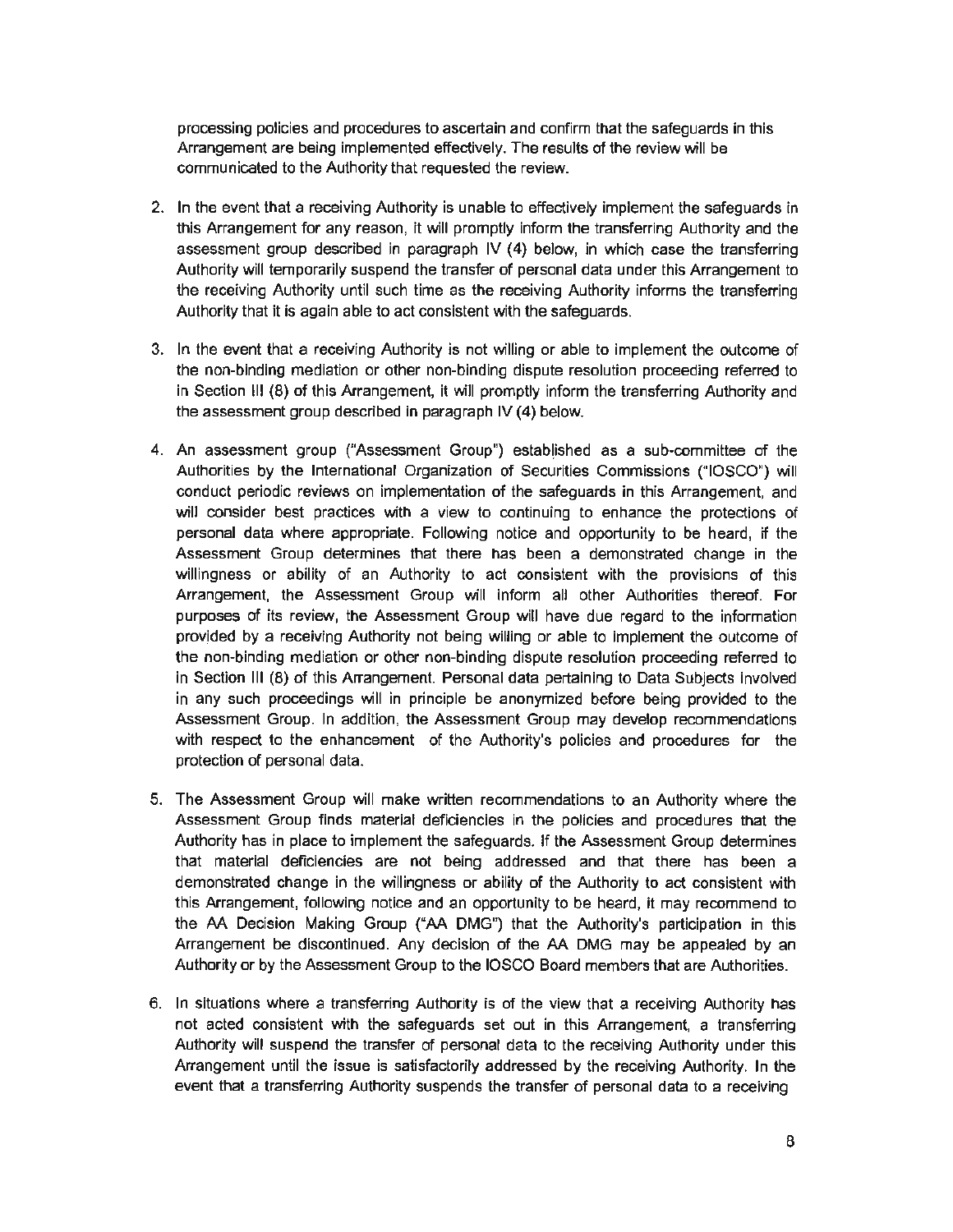Authority under this paragraph IV (6) or under paragraph IV (2) above, or resumes transfers after any such suspension, it will promptly inform the Assessment Group, which will in turn inform all other Authorities.

#### **V. Revision and discontinuation**

- 1. The Authorities may consult and revise by mutual consent the terms of this Arrangement in the event of substantial change in the laws, regulations or practices affecting the operation of this Arrangement.
- 2. An Authority may discontinue its participation in this Arrangement, vis-a-vis another Authority or Authorities, at any time. It should endeavour to provide 30 days' written notice to the other Authority or Authorities of its intent to do so. Any personal data already transferred pursuant to this Arrangement will continue to be treated consistent with the safeguards provided in this Arrangement.
- 3. The European Data Protection Board ("EDPB"), or the EDPS in the case of ESMA, will be notified by IOSCO of any proposed material revisions to, or discontinuation of, this Arrangement.